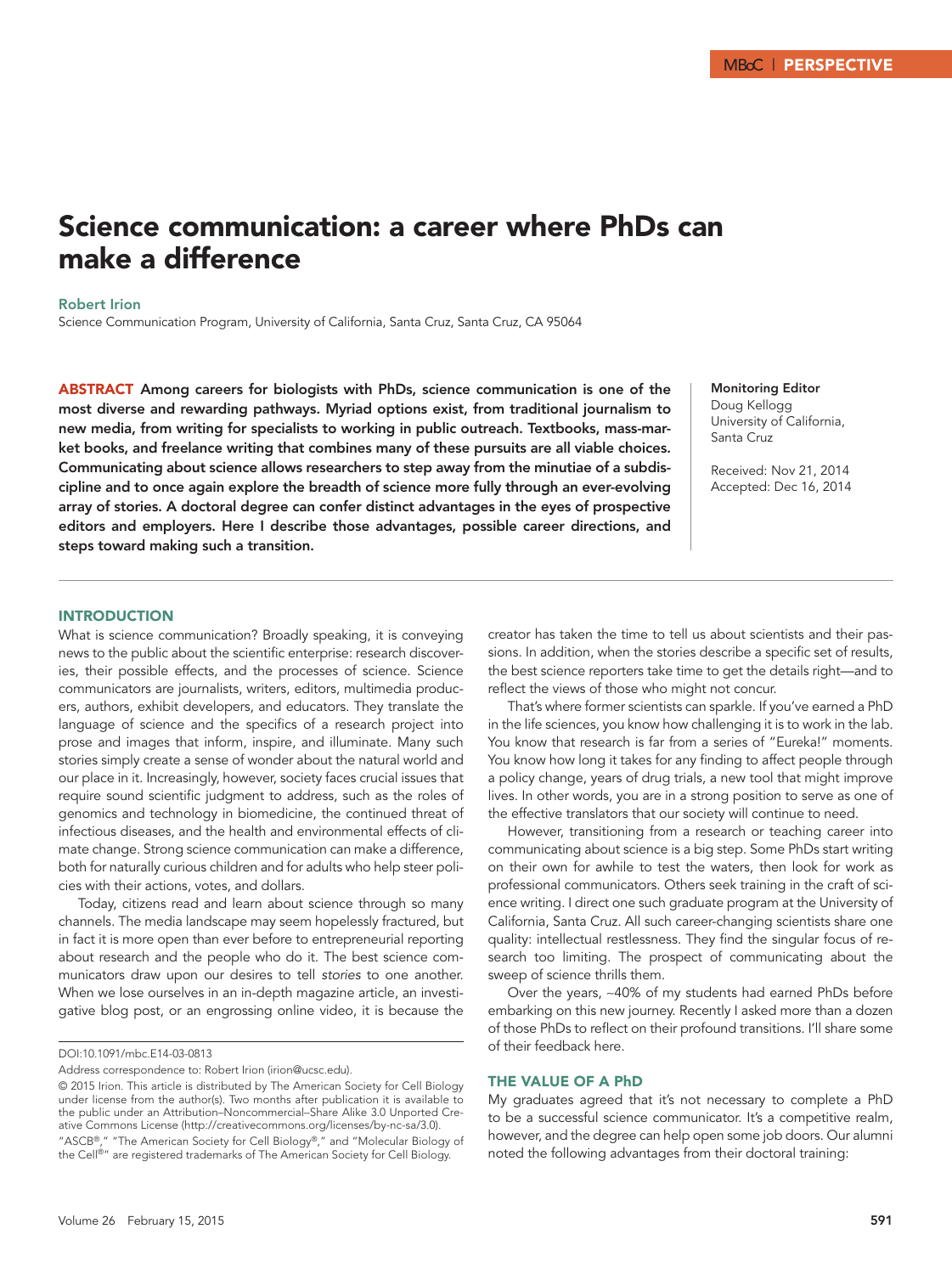- Richer, true-to-life writing about science. "Getting through grad school really helped me understand lab life, lab politics, cycles of science, and other details of the research world that inform my reporting," says PhD neuroscientist Alla Katsnelson, who writes for *Nature*, *The Scientist*, BBC, and other publications. Adds freelance journalist Jessica Marshall, a PhD chemical engineer, "The main benefit comes not from the pedigree but from the extra years of practice thinking like a researcher. This makes me better able to follow the logic of a study, point out alternative explanations, and understand just how messy science can be."
- Closer scrutiny of the literature. "My Ph.D. taught me to understand scientific studies and to evaluate them critically—useful skills when trying to figure out which studies to trust," says PhD microbiologist Sandeep Ravindran, who has written for *Popular Science*, *Proceedings of the National Academy of Sciences of the USA*, and other publications. Nadia Drake, a PhD geneticist and blogger for *National Geographic*, puts it this way: "One of the most valuable things I learned in grad school was how to read a scientific paper. Now, I read more papers than I probably did as a PhD student, and I couldn't imagine trying to learn how to do that on my own!"
- Credibility with academics. "Scientists really appreciate a reporter who can speak at their level," says PhD biologist Amber Dance, a writer for the Alzheimer Research Forum, *Los Angeles Times*, and other outlets. My graduates nearly always ask questions at a more basic level, however, and urge scientists to explain their work in publicly accessible ways. Otherwise, says Dance, "If I get into a nerdy, detailed chat with someone about *p*-values and the like, I may later find that I don't have any quotes that a normal person would even understand."
- Access to jobs at trade publications and agencies. "If you have a niche in which you are an expert, employers will seek you out," says Davide Castelvecchi, a PhD mathematician now working as a news editor at *Nature*. In recent years, University of California, Santa Cruz, science writing grads with PhDs have been hired as reporters at *Nature*, *Science*, *Science News*, *Proceedings of the National Academy of Sciences of the USA*, *Chemical & Engineering News*, *The Scientist*, *WIRED*, the Alzheimer Research Forum, and the International AIDS Vaccine Initiative and in news offices at the National Institutes of Health and many medical schools.
- Higher starting salaries, on average. A PhD can give a new journalist some leverage to ask for more money than writers with a bachelor's degree might receive. This is especially true for positions at federal agencies, where pay grades can depend on degree levels, and at specialty publications, where editors are willing to pay more for expertise.
- Confidence to tackle anything editors throw at them. "Negotiating with my PhD supervisor about how to accommodate my unconventional career aspirations made me tougher than an old shoe. Toughness is a good trait for a writer," says Erin Digitale, a PhD nutritionist now writing for the Lucile Packard Children's Hospital at Stanford University. Alla Katsnelson puts it bluntly: "If I'm stuck on a story, I just think, 'Well, I managed to write that damn dissertation, so I'm sure I can get to the end of this, too.'"

### A RICH SET OF CHOICES

Career pathways in science communication have shifted dramatically in the past decade with the diminution of traditional media

outlets, especially newspapers. (Only one of my PhD graduates since 2006 still writes for a newspaper.) However, online media have soared in popularity, and writing jobs at research institutions also have helped take up the slack. Moreover, PhDs with data-handling and graphics or video skills are now recruited by major news outlets.

I closely track the career placements from my program and the ongoing work of our alumni. Our PhD science writers have no problem finding rewarding jobs or keeping busy as independent writers. Among the places they are in demand are the following:

- Publications primarily read by researchers. These include toptier journals with news sections, such as *Science*, *Nature*, and *Proceedings of the National Academy of Sciences of the USA*, as well as trade magazines within disciplines, such as *The Scientist* for bench biologists and *Chemical & Engineering News* for chemists and biochemists. Editors at these publications preferentially hire writers with advanced degrees to cover a field in detail.
- General-interest publications that value in-depth coverage. Both *Science News* and *Scientific American* appeal to scientists and the public alike, and both have "beat systems" for their writers and editors: environment, biomedicine, physics and space, and so on. Scientifically trained writers also find long-term homes at *Discover*, *National Geographic*, and other major titles. All of these outlets now feature daily online news as well as their regular print publications.
- Universities and medical centers. All research institutions have at least one group of writers responsible for spreading the word about the accomplishments of scientists. Many major universities have several; for instance, Stanford University has news offices for its main campus, its medical school, its engineering school, and other research units. (Indeed, Stanford alone uses more science and medical writers than the greater Bay Area media combined.) PhDs find natural homes on such teams—back in academia, but on the writing side.
- Federal research agencies. Each funding agency devotes a major part of its budget to public outreach. The National Institutes of Health has teams of writers and producers, many with PhDs, at most of its individual institutes. In the physical sciences, NASA does an especially thorough job with its outreach on space missions and Earth-observing satellites. Writers with in-depth scientific training are sought out for these federal positions.
- Biomedical resource sites. The past decade has seen a profusion of news outlets specific to given field, especially within biomedicine. The most prominent include *Cancer Today* and the Alzheimer Research Forum, dedicated to covering the latest research developments for practitioners and for families of patients. Others have arisen, and they all employ writers with advanced degrees. They include the Simons Foundation Autism Research Initiative, the Multiple Sclerosis Discovery Forum, and the Pain Research Forum.

Many journalists with PhDs choose to work independently, allowing them to contribute to various outlets—and to raise families while writing on their own schedules. Others collaborate with senior scientists, especially later in their writing careers, on textbooks or popular books. It's a dynamic array of options. Indeed, science writers learn something new with each assignment and each interview. In that sense, school's always in session for us, albeit with deadlines rather than exams.